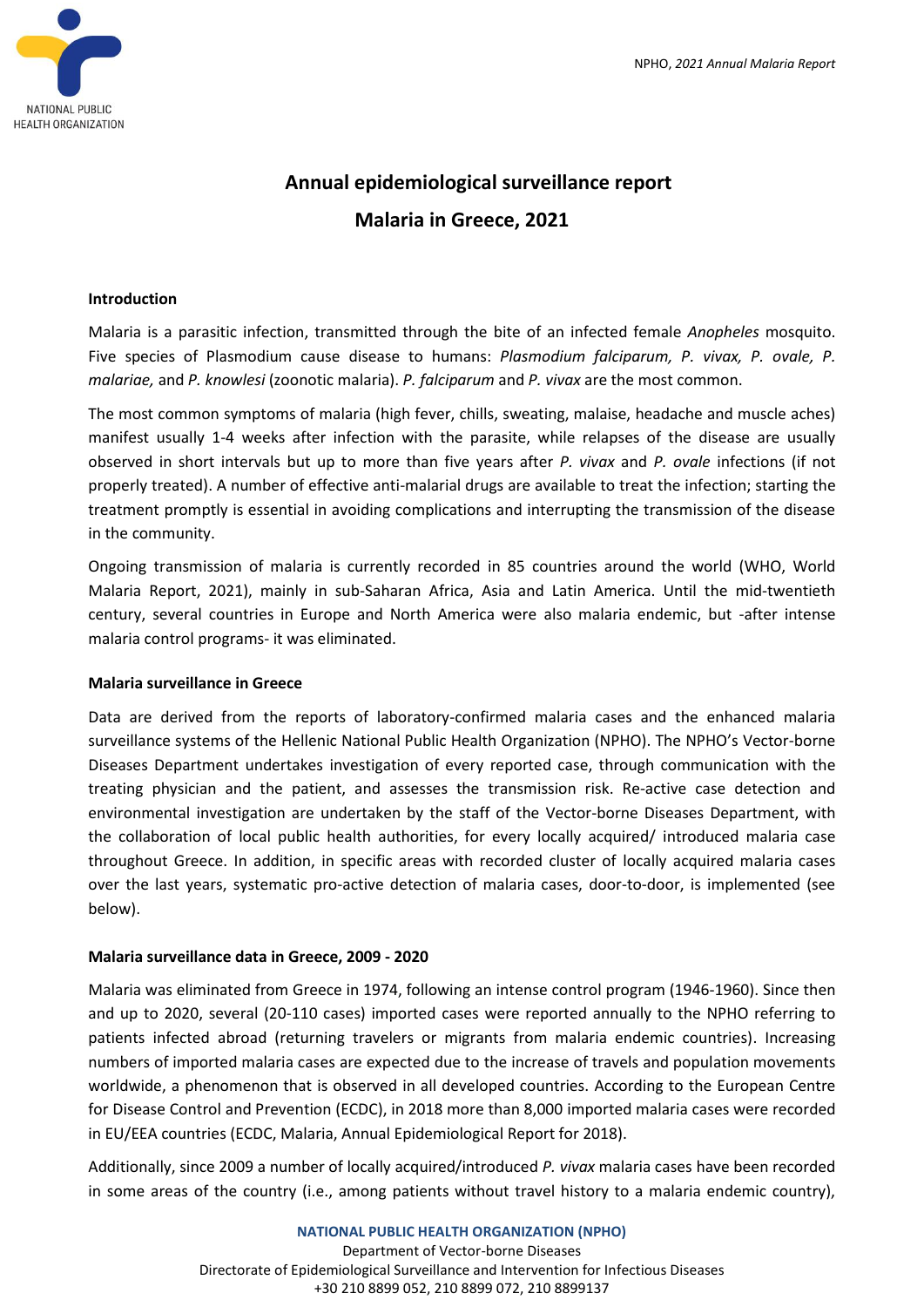mainly as sporadic introduced cases  $(1<sup>st</sup>$  generation transmission) but also in clusters (in 2011-2012). Regarding these *P.vivax* introduced cases, the *Plasmodium* transmission was mosquito-borne, through mosquitoes that got infected from imported cases. Most areas where *P.vivax* locally acquired/introduced cases were recorded over the last years were rural close to wetlands with high number of persons from malaria endemic countries. In addition, in the previous years, two sporadic locally acquired *P.falciparum* malaria cases were recorded (one in 2017 and one in 2020), for which the most likely place of exposure was a heath care facility (the exact mode of transmission was not possible to be defined). Since 2009, no malaria transmission through blood transfusion has been recorded.

The number of malaria cases in Greece reported to the NPHO by year of symptom onset (for imported cases) or infection (for locally acquired cases) and by epidemiological case classification (imported or locally acquired) is presented in Table 1. Table 2 presents locally acquired/ introduced *P. vivax* malaria cases by probable Region and Regional Unit of exposure, years 2009-2020.

Table 1: Reported malaria cases by year of symptom onset<sup>1</sup> (for imported cases) or infection (for locally **acquired cases) and by epidemiological case classification (imported or locally acquired), Greece, 2009 - 2020<sup>2</sup> .**

| Year | <b>Case classification</b> |                                                 |  |  |  |  |
|------|----------------------------|-------------------------------------------------|--|--|--|--|
|      | <b>Imported cases</b>      | Locally acquired/ introduced cases <sup>3</sup> |  |  |  |  |
| 2009 | 44                         | $\overline{7}$                                  |  |  |  |  |
| 2010 | 40                         | 4                                               |  |  |  |  |
| 2011 | 54                         | 42                                              |  |  |  |  |
| 2012 | 73                         | 20                                              |  |  |  |  |
| 2013 | 22                         | 3                                               |  |  |  |  |
| 2014 | 38                         | $\pmb{0}$                                       |  |  |  |  |
| 2015 | 79                         | 8                                               |  |  |  |  |
| 2016 | 111                        | $\boldsymbol{6}$                                |  |  |  |  |
| 2017 | 100                        | $\overline{7}$                                  |  |  |  |  |
| 2018 | 44                         | 11                                              |  |  |  |  |
| 2019 | 38                         | $\mathbf{1}$                                    |  |  |  |  |
| 2020 | 21                         | $\overline{2}$                                  |  |  |  |  |

1. Cases with no information regarding symptom onset were classified according to the year of hospitalization or notification to the NPHO.

2. Known reported relapses, two locally acquired *P.malariae* cases (2012), that were attributed to former transmission periods, and three malaria cases "of undetermined classification" (two in 2016 and one in 2018) are not included.

3. All were *P.vivax* cases, except two hospital-acquired *P.falciparum* cases, one in 2017 and one in 2020 (included in the Table).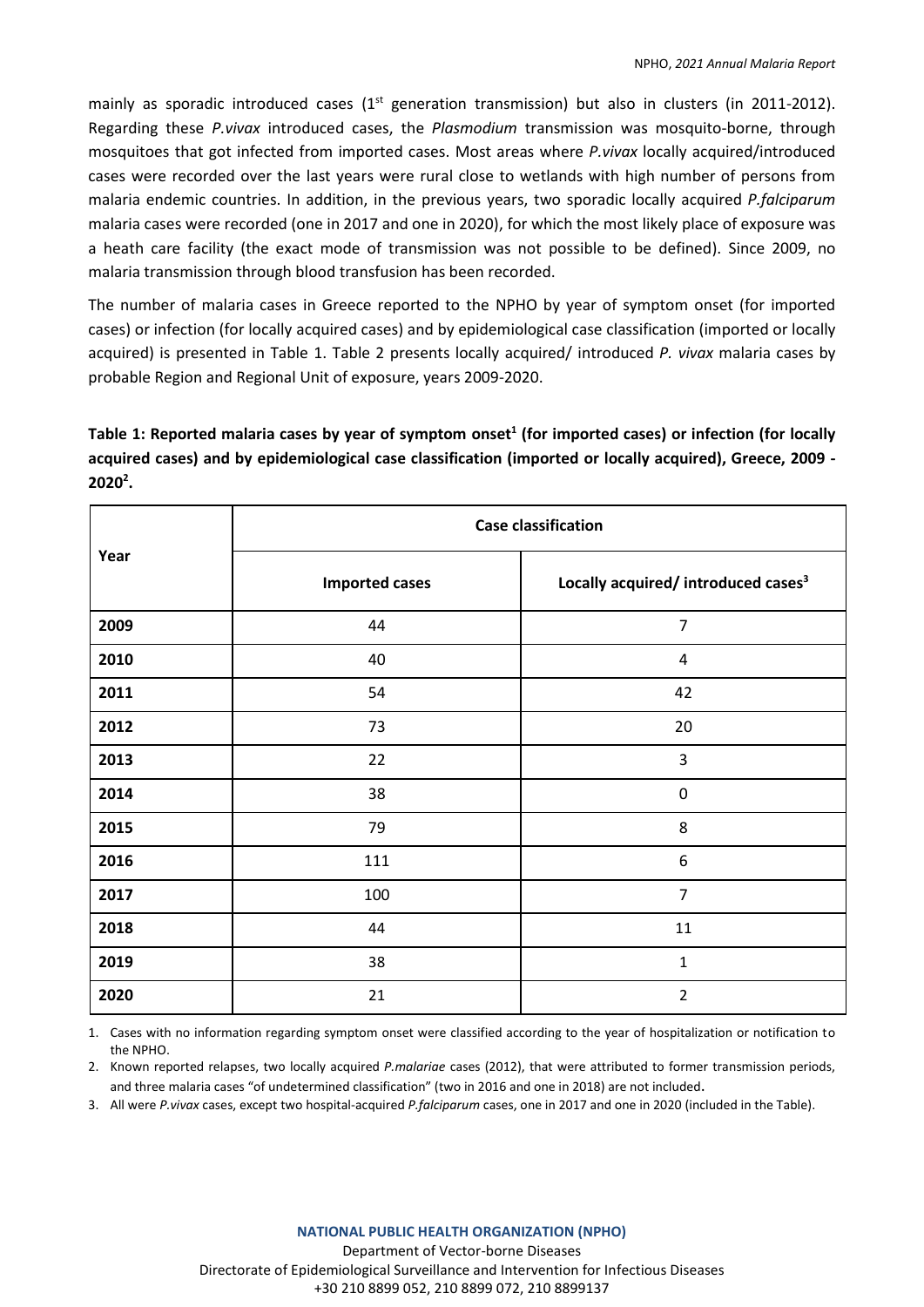# **Table 2: Locally acquired/ introduced** *P. vivax* **malaria cases by probable Region and Regional Unit of exposure and year of infection, Greece, 2009 - 2020.**

| <b>Region</b>                            | <b>Regional Unit</b>   | Locally acquired P.vivax cases by year of infection |                |                |                |                |      |                     |                |                |                |              |                     |
|------------------------------------------|------------------------|-----------------------------------------------------|----------------|----------------|----------------|----------------|------|---------------------|----------------|----------------|----------------|--------------|---------------------|
|                                          |                        | 2009                                                | 2010           | 2011           | 2012           | 2013           | 2014 | 2015                | 2016           | 2017           | 2018           | 2019         | 2020                |
| Peloponnese                              | Lakonia                | 6                                                   | $\mathbf{1}$   | 36             | 10             | $\mathbf 0$    | 0    | $\mathbf{1}$        | $\mathsf 0$    | 0              | $\mathsf 0$    | 0            | $\mathbf 0$         |
| <b>Attica</b>                            | East Attica            | $\mathbf{1}$                                        | $\mathbf{1}$   | $\overline{2}$ | $\overline{4}$ | $\mathbf 0$    | 0    | $\overline{2}$      | $\Omega$       | $\mathbf 0$    | $\Omega$       | $\mathbf 0$  | $\mathsf 0$         |
| <b>Sterea Ellada</b><br>(Central Greece) | Boeotia (Viotia)       | $\mathbf 0$                                         | $\overline{2}$ | $\mathbf{1}$   | $\overline{2}$ | 0              | 0    | $\mathbf{1}$        | $\mathsf 0$    | $\mathbf{1}$   | $\mathsf 0$    | 0            | 0                   |
|                                          | Euboea (Evoia)         | $\mathbf 0$                                         | 0              | $\overline{2}$ | $\mathsf 0$    | 0              | 0    | $\mathbf 0$         | $\mathsf 0$    | 0              | $\mathbf 0$    | 0            | 0                   |
| <b>Thessaly</b>                          | Karditsa               | $\mathbf 0$                                         | 0              | $\mathbf 0$    | $\overline{2}$ | $\mathbf{1}$   | 0    | $\mathbf 0$         | $\mathsf 0$    | $\mathbf{1}$   | $\mathsf 0$    | $\mathbf 0$  | $\mathbf 0$         |
|                                          | Larisa                 | $\mathbf 0$                                         | 0              | $\mathbf{1}$   | $\mathsf 0$    | $\mathbf 0$    | 0    | 3                   | $\mathbf{1}$   | $\mathbf 0$    | $\mathsf 0$    | $\pmb{0}$    | $\mathbf 0$         |
|                                          | Trikala                | $\mathbf 0$                                         | 0              | $\mathbf 0$    | $\mathsf 0$    | $\mathbf 0$    | 0    | $\mathbf{1}$        | $\mathsf 0$    | $\mathbf 0$    | $\mathbf 1$    | $\pmb{0}$    | $\mathsf 0$         |
|                                          | Magnesia &<br>Sporades | 0                                                   | 0              | $\mathbf 0$    | 0              | $\mathbf 0$    | 0    | $\Omega$            | $\mathbf{1}$   | $\mathbf 0$    | $\mathbf 0$    | 0            | $\mathsf 0$         |
| East Macedonia &<br><b>Thrace</b>        | Xanthi                 | 0                                                   | 0              | 0              | $\overline{2}$ | 0              | 0    | 0                   | $\mathbf 0$    | 0              | $\mathbf 0$    | 0            | $\mathsf{O}\xspace$ |
|                                          | Evros                  | 0                                                   | 0              | $\mathbf 0$    | $\mathsf 0$    | $\overline{2}$ | 0    | 0                   | $\mathbf 0$    | 0              | $\overline{2}$ | 0            | $\mathsf{O}\xspace$ |
| Central<br><b>Macedonia</b>              | Thessaloniki           | 0                                                   | 0              | 0              | $\mathsf 0$    | $\pmb{0}$      | 0    | $\mathsf{O}\xspace$ | $\overline{2}$ | $\pmb{0}$      | 8              | 0            | $\mathbf{1}$        |
|                                          | Pieria                 | 0                                                   | 0              | 0              | 0              | 0              | 0    | 0                   | $\mathbf 0$    | $\mathbf 0$    | $\mathbf 0$    | $\mathbf{1}$ | 0                   |
| <b>Western Greece</b>                    | Achaea (Achaia)        | 0                                                   | 0              | $\mathbf 0$    | $\mathsf 0$    | $\mathbf 0$    | 0    | 0                   | $\mathbf{1}$   | $\mathbf{1}$   | $\mathbf 0$    | 0            | 0                   |
|                                          | Elis (Ileia)           | $\mathbf 0$                                         | 0              | $\mathbf 0$    | 0              | 0              | 0    | 0                   | $\mathbf{1}$   | $\overline{2}$ | $\mathbf 0$    | 0            | 0                   |
|                                          | Aetolia-Acarnania      | 0                                                   | 0              | $\mathbf 0$    | $\mathsf 0$    | 0              | 0    | 0                   | $\mathbf 0$    | $\mathbf{1}$   | $\mathbf 0$    | 0            | 0                   |
| <b>Total</b>                             |                        | $\overline{ }$                                      | 4              | 42             | 20             | 3              | 0    | 8                   | 6              | 6              | 11             | $\mathbf{1}$ | $\mathbf{1}$        |

This case classification is based on epidemiological criteria (e.g., history of travel within the last three years to a malaria endemic country). However, recent *Plasmodium* genotyping results suggested that a number of cases previously classified as "imported" were actually locally acquired. These cases concerned migrants from malaria endemic countries in 2011 (n=9) and 2012 (n=11), who were residing in the Municipalities of Evrotas Lakonia and Sofades Karditsa [\(Spanakos G, Snounou G, Pervanidou D, et al., 2018\)](https://wwwnc.cdc.gov/eid/article/24/3/17-0605_article).

You can find more information regarding epidemiological malaria data at the NPHO website [\(https://eody.gov.gr/en/epidemiological-statistical-data/annual-epidemiological-data/\)](https://eody.gov.gr/en/epidemiological-statistical-data/annual-epidemiological-data/).

> **NATIONAL PUBLIC HEALTH ORGANIZATION (NPHO)** Department of Vector-borne Diseases Directorate of Epidemiological Surveillance and Intervention for Infectious Diseases +30 210 8899 052, 210 8899 072, 210 8899137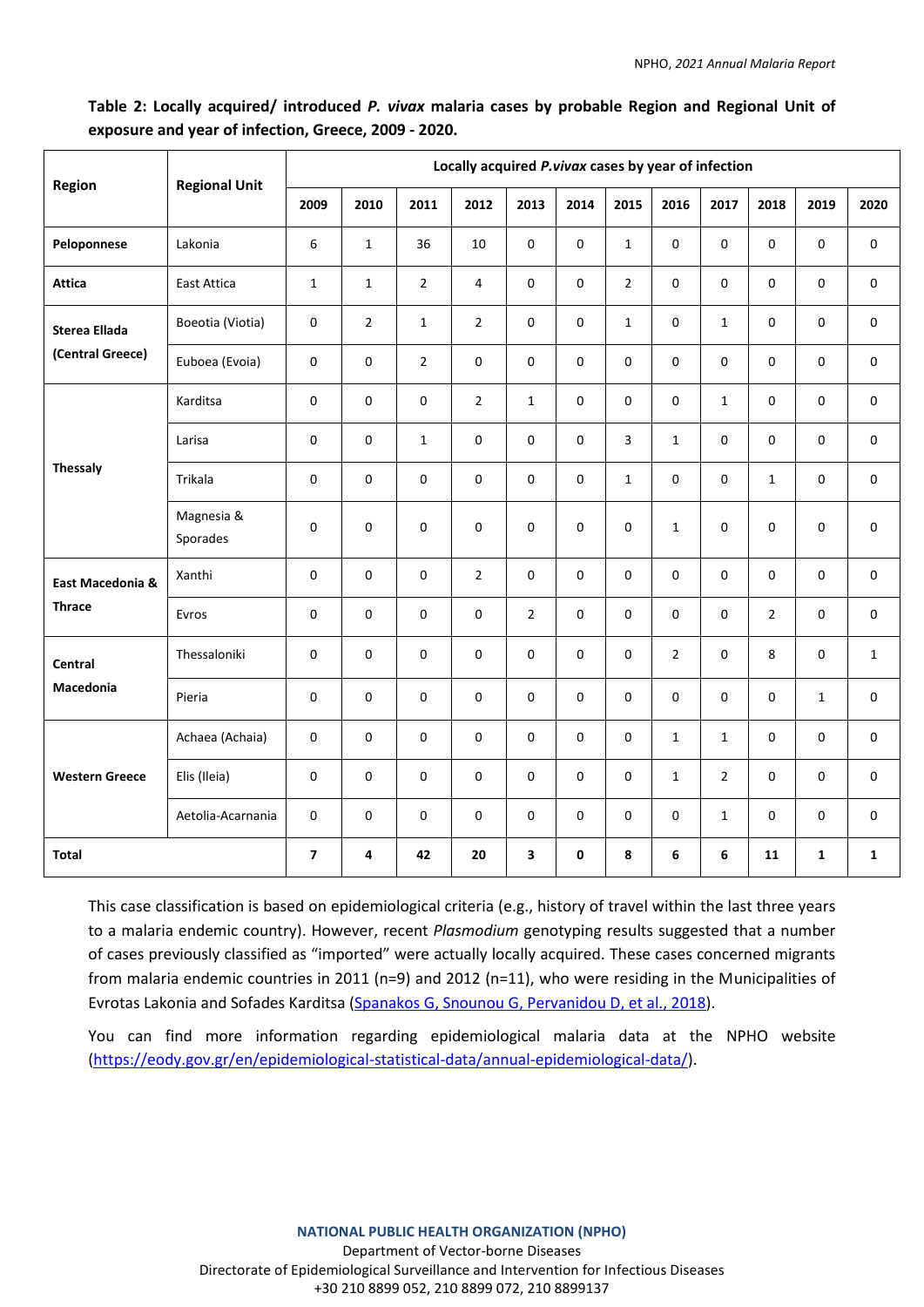## **Malaria surveillance data, Greece, 2021**

In 2021, a total of thirty-two (32) laboratory diagnosed and confirmed malaria cases have been reported to the NPHO (Table 1): 28 cases were classified as imported (i.e., were infected abroad), and four malaria cases were classified as locally acquired (1<sup>st</sup> generation transmission).

Among the 28 imported cases, 18 were migrants/refugees from malaria endemic countries (17 from Africa and one from South Asia) and 10 cases were travellers (seven from Africa and three from the Indian subcontinent). More specifically, the countries of infection of the 28 imported malaria cases included: Nigeria (n=9), India (n=3), Cameroon (n=3), Democratic Republic of Congo (n=3), Ivory Coast (n=2), Burkina Faso (n=2), Afghanistan (n=1), Ghana (n=1), Uganda (n=1), Sierra Leone (n=1), Sudan (n=1), Tanzania (n=1).

Among the 18 cases in migrants/refugees from malaria endemic countries, 16 cases concerned migrants visiting friends and relatives at their country of origin. Among the 10 cases in travelers, eight cases had travelled to malaria endemic countries for professional reasons.

Four (4) cases were classified as locally acquired ( $1<sup>st</sup>$  generation of transmission). Case investigation of these cases suggested the following:

- Three (3) *P.falciparum* malaria cases, with symptom onset during the weeks 25-26/2021, were classified as locally acquired ( $1<sup>st</sup>$  generation of transmission). The most likely place of exposure of these patients was a hospital (where there was an epidemiological link with an imported malaria case), in Attica region. The most likely route of transmission of the hospital-acquired malaria was through nosocomial practices during patients' health care, which may contributed to the blood-borne transmission, while the exact mode of the nosocomial transmission was not possible to be confirmed; however, these practices did not include blood transfusion. During the re-active case detection, no more malaria cases were detected (among the other co-hospitalized patients). This event is considered a single and rare event. Similar events have been recorded in the literature, in Europe (including Greece, with two single cases previously recorded, one in 2017 and one in 2020), and worldwide. According to the consultation of the competent "Working Group for the designation of vector-borne disease (VBD) affected areas", the area was not defined as "malaria affected", given the very low possibility of ongoing malaria transmission.
- One (1) *P.vivax* case was classified as introduced (1<sup>st</sup> generation of transmission), with probable place of exposure at the Municipality of Delta, Regional Unit (RU) of Thessaloniki, in Central Macedonia Region. The patient had onset of symptoms in week 36/2021 (06-12/09/2021). No more malaria cases were detected in the area, during the field investigation (reactive case detection).

Table 3 presents the reported malaria cases in Greece by epidemiological case classification (imported or locally acquired), status (migrants/refugees or travellers) and *Plasmodium* species.

# **Table 3. Malaria cases by epidemiological classification, status and** *Plasmodium* **species, Greece, 2021 (n=32)**

| Epidemiological classification and status                           |                   | P.vivax | P.falciparum | P.ovale | P.malariae | <b>Total</b> |  |
|---------------------------------------------------------------------|-------------------|---------|--------------|---------|------------|--------------|--|
| Imported cases                                                      | Migrants/refugees |         | 12           |         |            | 18           |  |
|                                                                     | <b>Travelers</b>  |         | 6            |         |            | 10           |  |
| Locally acquired cases (1 <sup>st</sup> generation<br>transmission) |                   |         |              | 0       | 0          | 4            |  |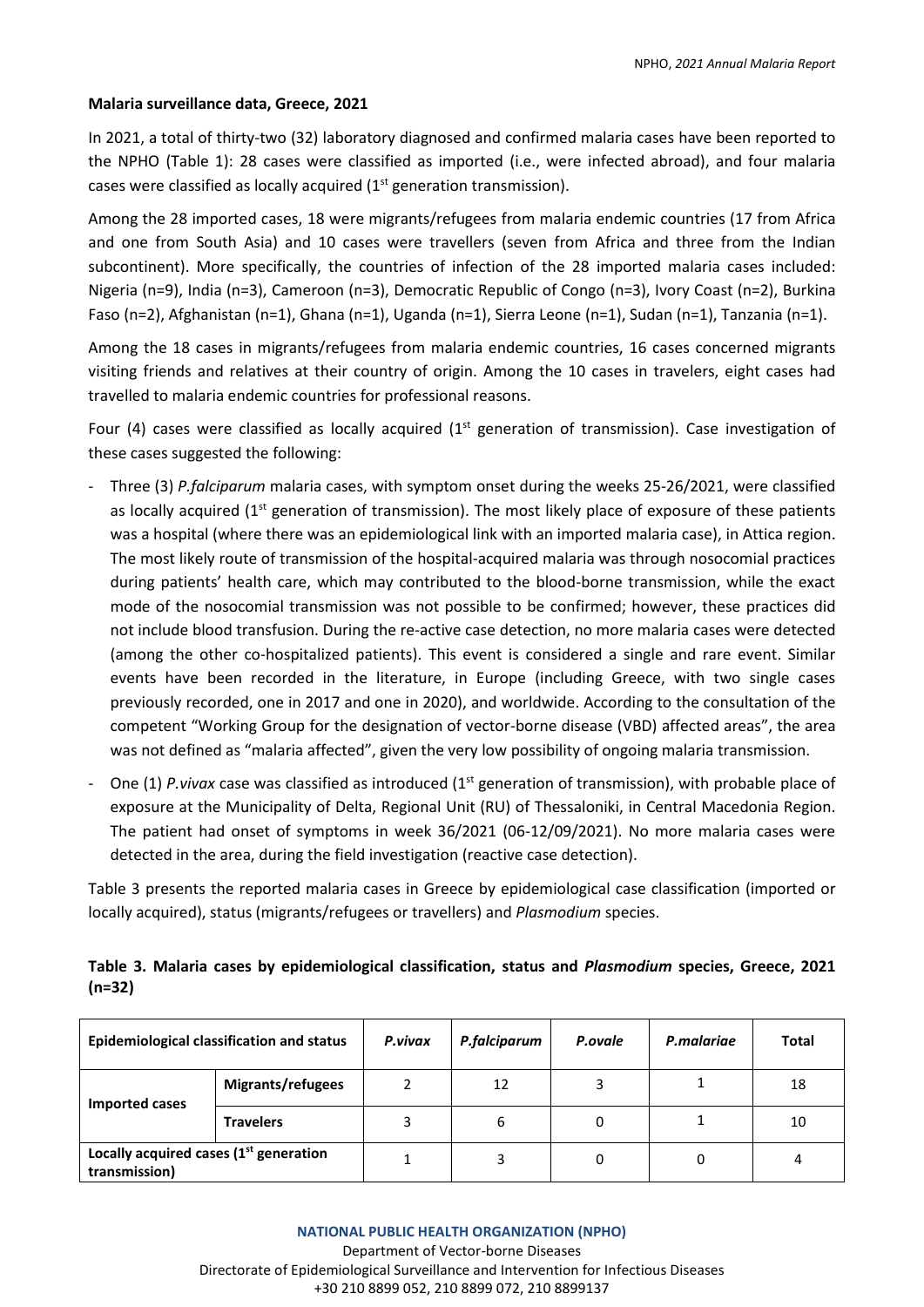The number of imported malaria cases by status (migrants/refugees or travelers) and place of residence (for the imported cases) is described in Table 4.

# **Table 4. Imported malaria cases by status (migrants/refugees or travelers) and Regional Unit (RU) of residence, Greece, 2021 (n=28).**

|                                  | <b>Imported cases</b> |                  |                |  |  |  |
|----------------------------------|-----------------------|------------------|----------------|--|--|--|
| Regional Unit (RU) of residence  | Migrants/refugees     | <b>Travelers</b> | <b>Total</b>   |  |  |  |
| <b>Central Section of Athens</b> | 6                     | $\mathbf{1}$     | $\overline{7}$ |  |  |  |
| Southern Section of Athens       | 0                     | 1                | $\mathbf{1}$   |  |  |  |
| Piraeus                          | $\mathbf{1}$          | $\mathbf 0$      | $\mathbf{1}$   |  |  |  |
| <b>West Attica</b>               | $\mathbf{1}$          | $\mathbf 0$      | $\mathbf{1}$   |  |  |  |
| Arcadia                          | $\mathbf{1}$          | $\mathbf 0$      | $\mathbf{1}$   |  |  |  |
| Boeotia (Viotia)                 | $\mathbf{1}$          | $\mathbf 0$      | $\mathbf{1}$   |  |  |  |
| Evros                            | 0                     | $\mathbf{1}$     | $\mathbf{1}$   |  |  |  |
| Kavala                           | $\mathbf 0$           | $\mathbf{1}$     | $\mathbf{1}$   |  |  |  |
| Kalymnos RU: Patmos Municipality | 0                     | $\mathbf{1}$     | $\mathbf{1}$   |  |  |  |
| Lakonia                          | $\mathbf{1}$          | $\mathbf 0$      | $\mathbf{1}$   |  |  |  |
| Larisa                           | $\mathbf{1}$          | $\pmb{0}$        | $\mathbf 1$    |  |  |  |
| Magnesia                         | 0                     | $\mathbf{1}$     | $\mathbf{1}$   |  |  |  |
| Messinia                         | $\overline{2}$        | $\mathbf{1}$     | 3              |  |  |  |
| Preveza                          | 0                     | $\mathbf{1}$     | $\mathbf{1}$   |  |  |  |
| Rhodes                           | $\mathbf{1}$          | $\mathbf 0$      | $\mathbf{1}$   |  |  |  |
| Syros                            | $\mathbf 0$           | $\overline{2}$   | $\overline{2}$ |  |  |  |
| Thessaloniki                     | $\overline{2}$        | $\mathbf 0$      | $\overline{2}$ |  |  |  |
| Zakynthos                        | $\mathbf{1}$          | $\pmb{0}$        | $\mathbf 1$    |  |  |  |
| <b>Total</b>                     | 18                    | 10               | 28             |  |  |  |

# **Activities for the prevention and management of malaria**

Since 2011, NPHO has developed and continuously implements an Action Plan for the Management of Malaria. In addition, in 2015 the Ministry of Health published the "National Action Plan for the Management of Malaria".

According to these plans, a series of activities are implemented nationwide for the prevention and management of malaria, with the collaboration of national, regional and local authorities:

**I. Risk assessment for the re-emergence of malaria:** All areas (Regions, Municipalities) are assigned a Risk Level from 0-3, taking into consideration the locally acquired/ introduced malaria cases reported since 2009, and other local risk factors (entomological, environmental and demographic data). The area Risk Level defines the activities to be implemented.

### **NATIONAL PUBLIC HEALTH ORGANIZATION (NPHO)**

Department of Vector-borne Diseases Directorate of Epidemiological Surveillance and Intervention for Infectious Diseases +30 210 8899 052, 210 8899 072, 210 8899137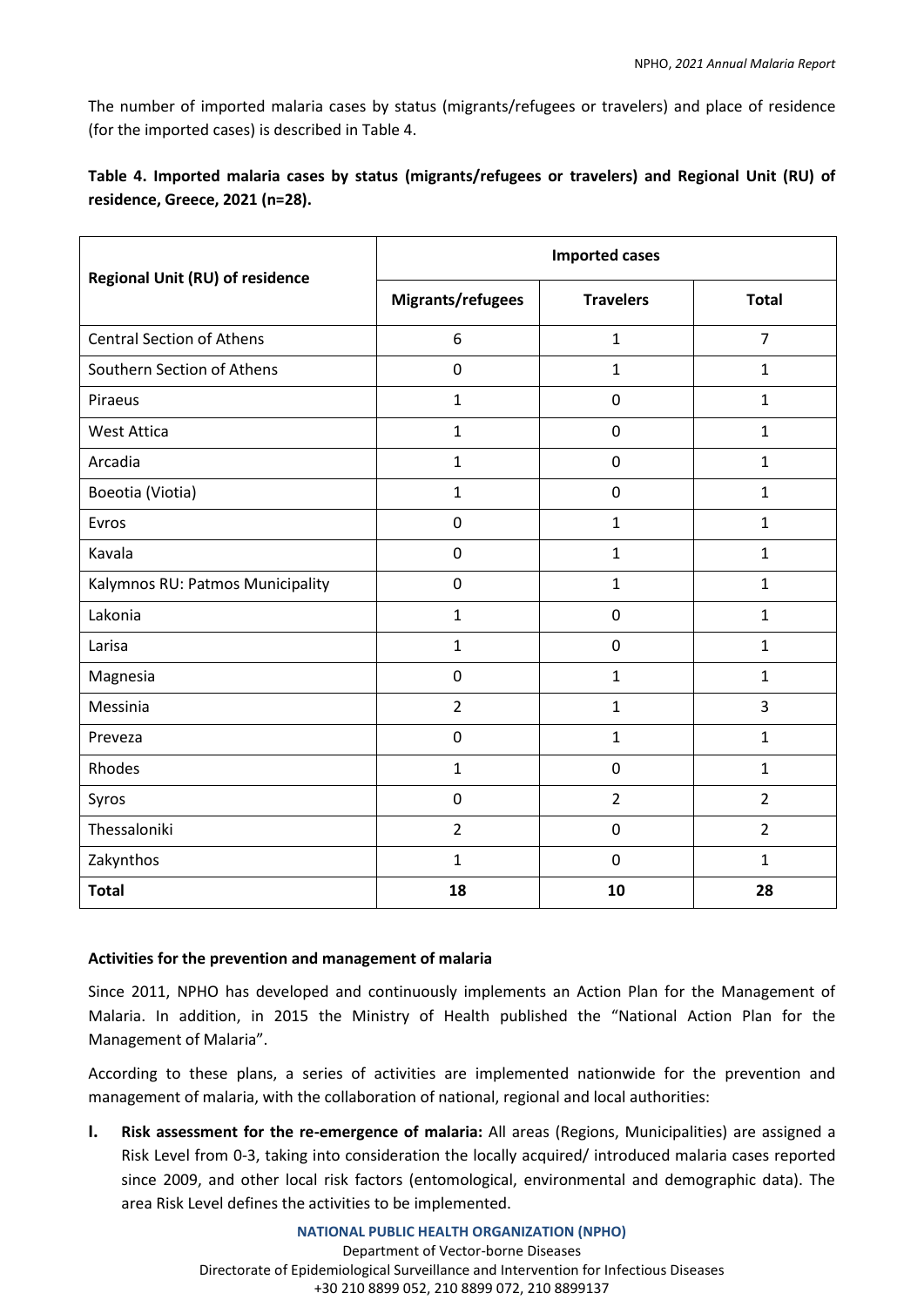# **II. Enhanced malaria surveillance and intervention activities:**

- **Case finding:** In order to promptly detect all malaria cases, awareness raising among health professionals nationwide and active case detection activities in high-risk areas are implemented, as well as support for the laboratory diagnosis of malaria.
- **Case investigation:** NPHO investigates all notified malaria cases. For locally acquired/ introduced cases, an in-depth interview with the patient is conducted, in order to identify the most likely place of exposure and mode of transmission, and the risk for further local transmission.
- **Immediate communication to stakeholders and health professionals** at national and local levels, after the reporting of each locally acquired/ introduced malaria case to the NPHO:
	- i. Hierarchy of the Ministry of Health (MoH),
	- ii. MoH Committee for the Prevention and Management of Tropical Diseases,
	- iii. Working Group for the designation of vector-borne disease (VBD) affected areas (MoH),
	- iv. Hellenic National Blood Transfusion Center, responsible for the relevant blood safety measures,
	- v. Coordinating Centre for Haemovigilance and Surveillance of Transfusion of NPHO,
	- vi. Regional public health authorities,
	- vii. Municipalities,
	- viii. Physicians practicing in the affected area, to raise their awareness for investigating suspect cases.
- **Focus investigation – re-active case detection**: NPHO investigation teams are deployed after the notification of each locally acquired/ introduced case to perform a "focus investigation", in an area indicated by the epidemiological, entomological and environmental investigation. In this activity, all individuals in the "focus" are screened for malaria compatible symptoms and tested for malaria accordingly.

Following the reports of the introduced malaria cases in 2021, the NPHO, in collaboration -as applicable- with the hospital's infection control committee or the regional public health authorities, organized and performed reactive case detection: i) for the hospital-acquired *P.falciparum* malaria: testing for malaria of other patients linked/co-hospitalised in the same ward with the cases was performed, and ii) for the introduced *P.vivax* malaria case (mosquito-borne transmission): focus investigation was performed, including door-to-door field visits, screening for malaria compatible symptoms and testing for malaria of the local and migrant population accordingly, in the proximity of the case, as well as communication activities for health professionals and the public in the area.

- **Environmental and vector investigation** is performed in the area after the recording of each locally acquired malaria case (or imported case in a receptive area), in collaboration with regional and local authorities, in order to identify *Anopheles* breeding sites and other risk factors for local transmission.
- **Pro-active malaria case detection (PACD) in Evrotas Municipality, Lakonia** (where clusters of locally acquired *P.vivax* cases were recorded in 2011-2012): The NPHO, in collaboration with the Region of Peloponnese, the Municipality of Evrotas, the University of Thessaly and Doctors Without Borders (2012), supported from 2011-2014 a field team in the area for the pro-active detection of malaria cases. Since 2015, the field team -with staff from the University of Thessaly and field education from the NPHO- is supported by the Region of Peloponnese to continue the PACD programme, undertaking also the radical treatment and focus investigation of all recorded malaria cases. A significant number of migrants from malaria endemic countries (mainly Pakistan) live and

### **NATIONAL PUBLIC HEALTH ORGANIZATION (NPHO)**

Department of Vector-borne Diseases Directorate of Epidemiological Surveillance and Intervention for Infectious Diseases +30 210 8899 052, 210 8899 072, 210 8899137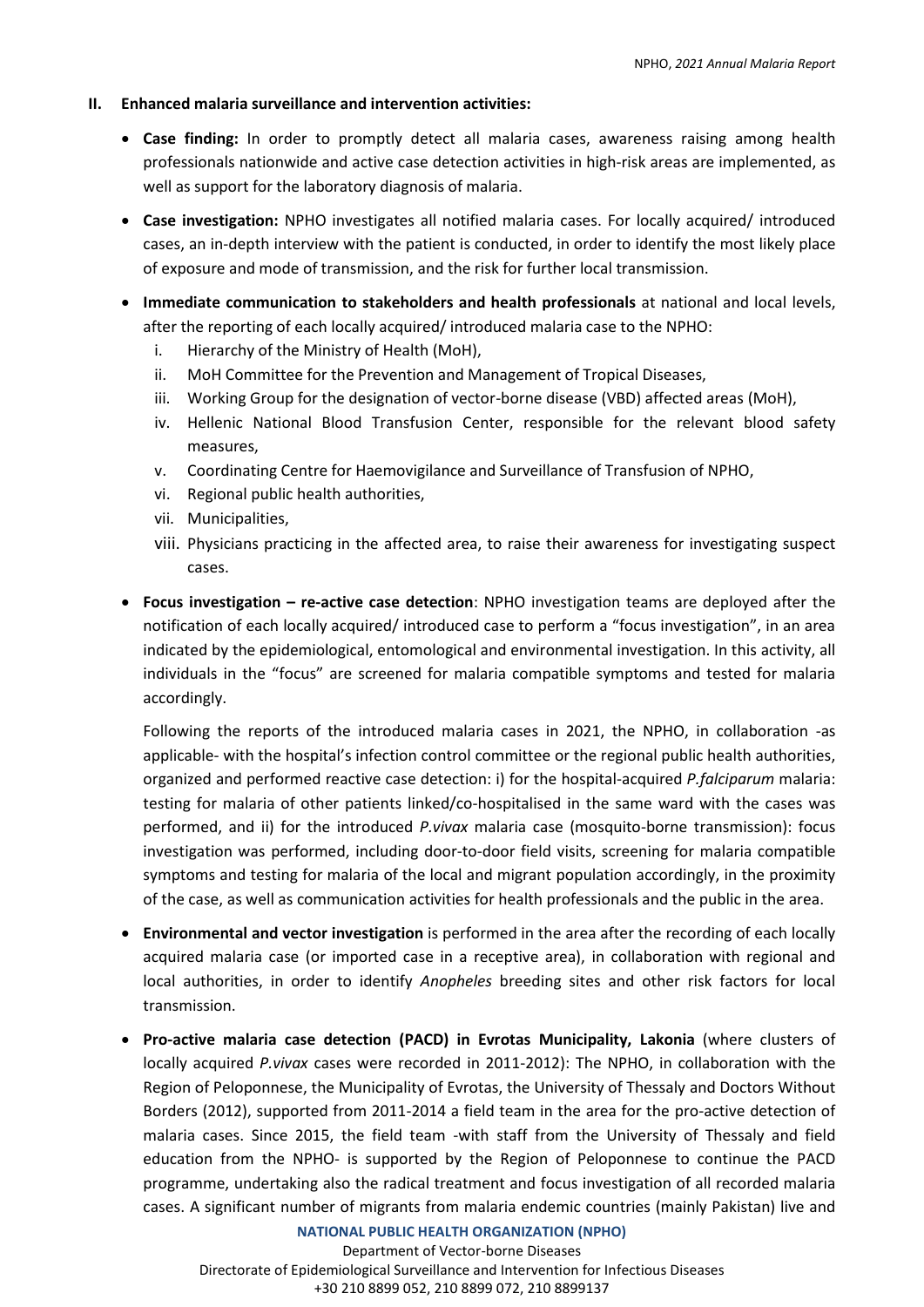seasonally work in Evrotas. During the field visits, health promotion information is provided for protection against mosquitoes and fever screening and/or testing for malaria is performed regularly. During the mosquito circulation season, fever screening visits are performed every 7-15 days in migrants and other high-risk groups in the particular area.

- **Ad-hoc malaria surveillance reports** (uploaded on the NPHO website), following the recording and the investigation of each local malaria transmission event.
- **III. Enhancing laboratory diagnosis of malaria:** Since 2012, NPHO has distributed Rapid Diagnostic Tests (RDTs) for malaria to Hospitals and Health Centers in areas with recently recorded malaria transmission, and in areas with large populations of migrants from endemic countries (i.e., large urban centers, in refugee/migrant camps and the nearby Health Units, areas hosting large travelers' populations), aiming at prompt diagnosis and treatment of malaria cases. In 2020-2021, NPHO provided RDTs to a total of >200 Health Units/facilities, nationwide. RDTs have contributed significantly to the early detection of malaria cases in our experience and have been proven a valuable field tool.

In addition, NPHO supports the Reference Malaria Laboratory (RML, School of Public Health, University of West Attica) for the (free-of-charge) testing for malaria of every suspected case, and recommends the transportation of samples from any laboratory in Greece to the RML for verification of diagnosis and further identification (and genotyping) of *Plasmodium* species.

- **IV. Case management - Standardization of the malaria treatment in Greece,** according to treatment and management guidelines developed by the NPHO with the input of experts in infectious diseases. NPHO infectious diseases specialists are available for counseling. NPHO also maintains a stockpile of antimalarial medicines (e.g., the national stockpile of artesunate for parenteral injection, for severe cases), for the timely distribution of the proper anti-malarial treatment to Health Units in cases of emergency.
- **V. Increase awareness amongst health professionals** for the diagnosis and management of malaria. NPHO staff delivers presentations and organizes seminars -as necessary- for health professionals in Health Centers/Hospitals in areas with recently recorded locally acquired cases. The NPHO provides guidelines for the recognition and diagnosis of malaria and the recommended laboratory investigation and case management (mailings and website, [https://eody.gov.gr/disease/elonosia/\)](https://eody.gov.gr/disease/elonosia/). NPHO communicates annually (through [informative letters\)](https://eody.gov.gr/wp-content/uploads/2019/01/enimerosi-iatron-elonosia-2021.pdf) to all Hospitals/Health Centers and Medical Associations of the country about malaria.
- **VI. Communication to the public** on malaria and personal protection measures against mosquitoes:
	- **Educational and informative material** on [malaria](https://eody.gov.gr/en/disease/malaria/) and [protective measures against mosquitoes](https://eody.gov.gr/wp-content/uploads/2019/04/mosquito_brochure_2019.pdf) is available on the NPHO website.
	- **Information material** for the public (leaflets, posters) is distributed according to the needs. In June 2021, NPHO sent -via email- informative material to regional and local authorities, and sent informative leaflets for the protection against mosquito bites to all Regions of Greece, in order to be distributed to the public.
	- In areas with introduced cases recorded, the NPHO field team informs the local population, raises awareness about malaria and the necessary protective measures against mosquitoes, during the focus investigations (door-to-door), and urgently provides informative leaflets.
- **VII. Designation of affected areas - Blood safety and haemovigilance measures:** An inter-sectoral Working Group (WG) on the designation of VBD affected areas (under the MoH) considers all available epidemiological and laboratory data for each locally acquired/ introduced case and decides on the

**NATIONAL PUBLIC HEALTH ORGANIZATION (NPHO)** Department of Vector-borne Diseases Directorate of Epidemiological Surveillance and Intervention for Infectious Diseases +30 210 8899 052, 210 8899 072, 210 8899137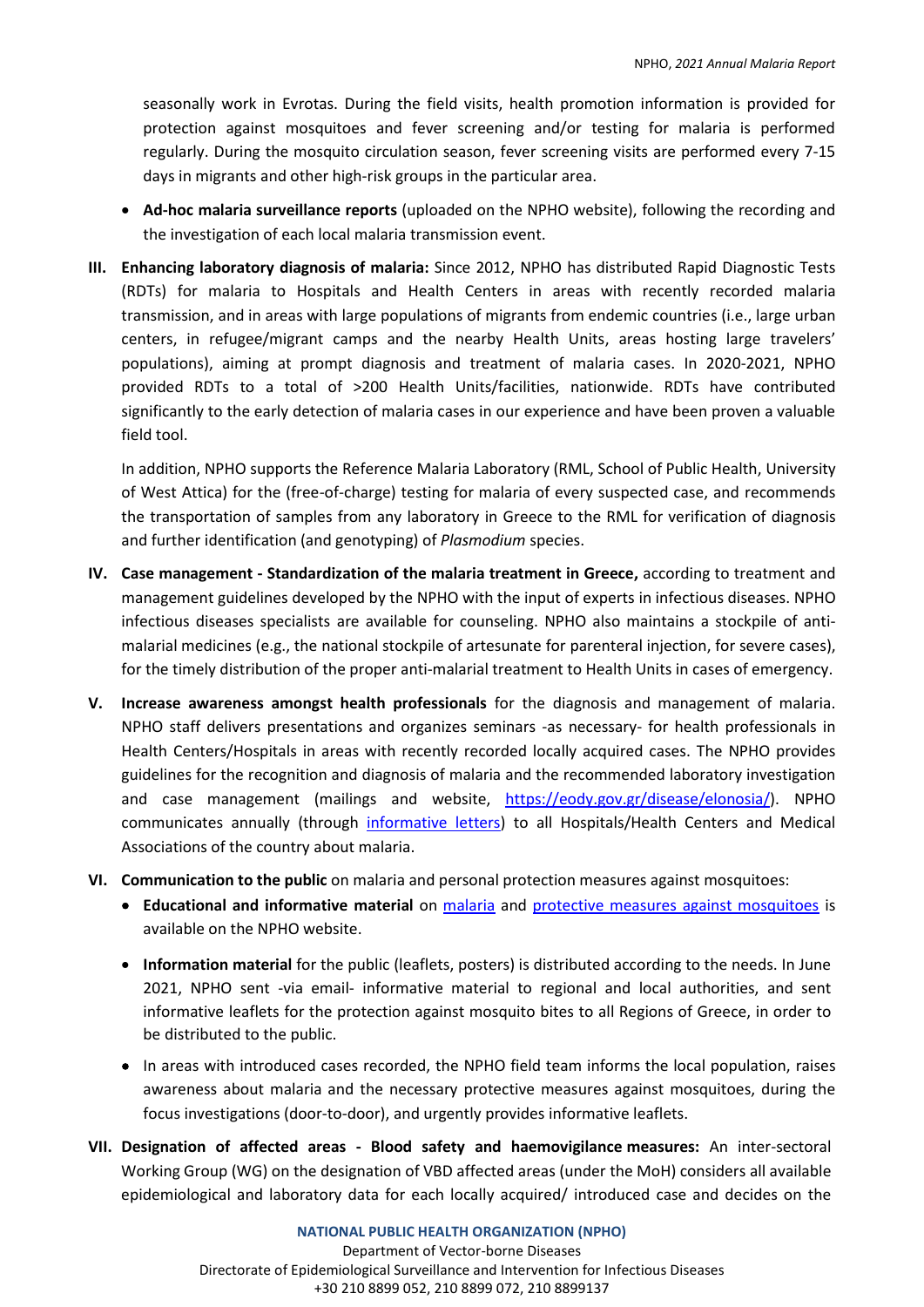characterization of malaria affected areas in Greece. This designation is then used by the Hellenic National Blood Transfusion Center to issue guidance on blood safety. The list of affected municipalities is published on our website [\(www.eody.gov.gr\)](http://www.eody.gov.gr/) and updated regularly according to recorded locally acquired cases. Post donation and post transfusion information to donors and other haemovigilance measures are in place following relevant guidance from the Coordinating Centre for Haemovigilance and Surveillance of Transfusion of NPHO.

### **VIII. Vector surveillance and control activities:**

- **Raising awareness and guidance to Regional Authorities:** NPHO communicates regularly (meetings, letters and technical guidance) with all Regional Authorities in Greece recommending the timely planning, organization and implementation of integrated vector control programmes particularly in high-risk areas. NPHO sent relevant awareness letters in early February 2021 underlying the high risk areas, and recommending the intensification of vector control in areas with risk factors for local transmission. In addition, NPHO timely informs the regional and local authorities of areas with recorded malaria cases, and -after risk assessment- recommends prevention and response measures, including the urgent intensification of vector control in the area, in order to reduce the mosquito vector population.
- **Monitoring of the implementation of vector control programmes across the country** (through a structured questionnaire).
- **Distribution and placement of Long Lasting Insecticide-treated Nets (LLINs):** According to WHO and ECDC guidance, NPHO provided/ distributed (in 2013) LLINs to migrants, in the Municipality of Evrotas, Lakonia, under a special license from the Ministry of Rural Development and Agriculture. Since then, the distribution, placement and monitoring of the proper use of the nets is implemented by the PACD field team, which conducts the active case detection in the area.
- **Entomological surveillance**: For the 2021 period, NPHO organized/participated in/performed an active vector surveillance programme in various areas of the country, in collaboration with local/regional authorities, private mosquito control sub-contractors, the School of Public Health-University of West Attica and the Benaki Phytopathological Institute. MoH and NPHO recommends that local authorities should perform vector surveillance annually, especially in areas with risk factors for local malaria transmission (e.g., rural areas with large populations of migrants from malaria endemic countries) and tries to collect the available vector surveillance data.
- **IX. Communication with international public health stakeholders:** The NPHO communicates frequently for exchange of knowhow and information on malaria cases and activities with the ECDC and WHO, as well as with a number of European and international agencies and networks.

In addition, due to the increased **migrant/ refugee population residing in the country** in reception and accommodation camps, a series of targeted activities have been organized in these camps, including: strengthening malaria surveillance and diagnosis, distribution of rapid diagnostic tests to the camp clinics and nearby Health Units, recommendation for systematic vector surveillance in the area, risk assessment (collection of available vector, environmental and demographic data) and, if necessary, intensification of mosquito control measures, personal protection measures against mosquitoes and communication activities (leaflets distribution) for the hosted migrants/ refugees.